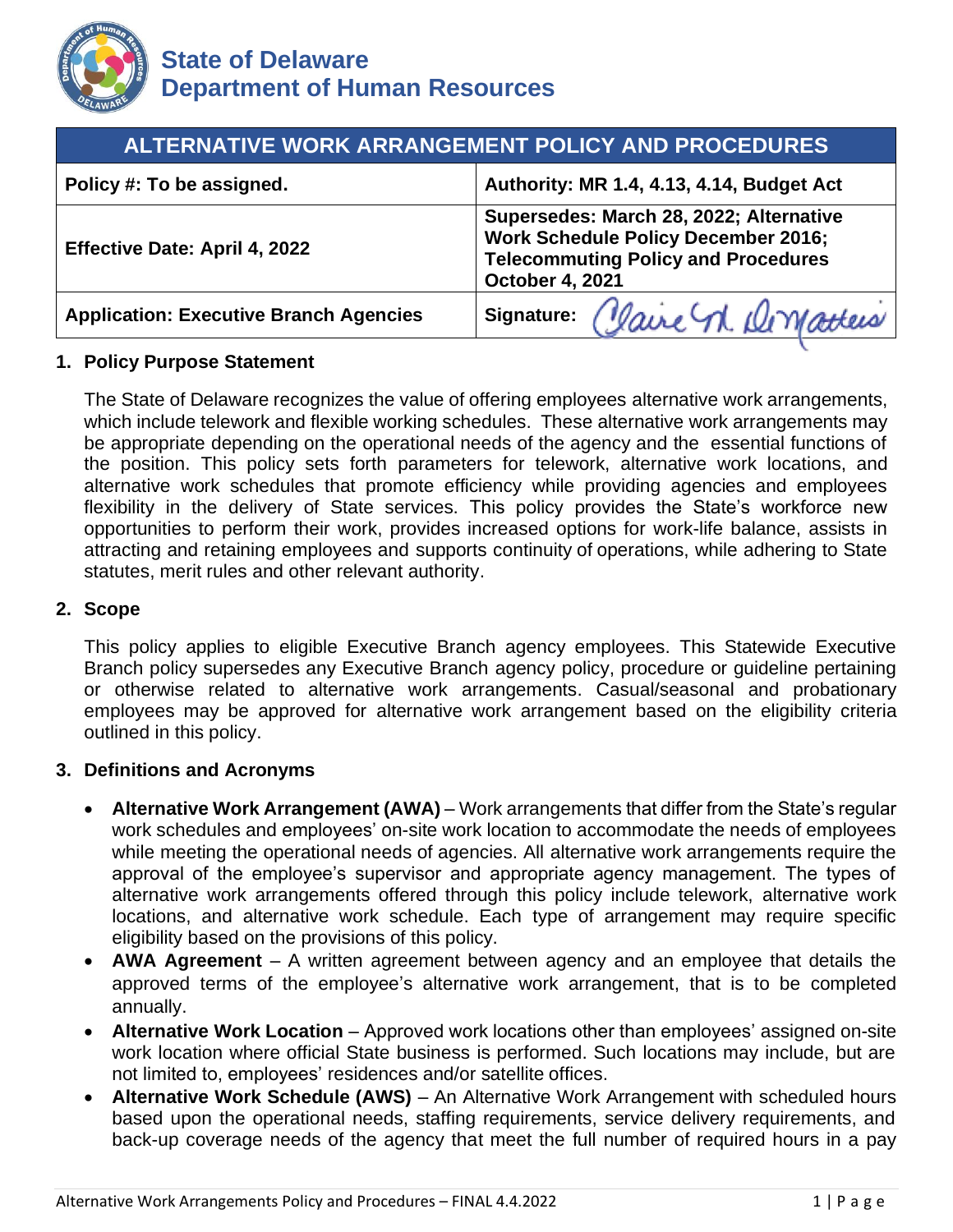**ALTERNATIVE WORK ARRANGEMENT POLICY & PROCEDURES Policy #: To be assigned Rev. Date: April 4, 2022** 

period. AWS includes compressed, flexible, and windowed schedules.

- **Compressed Work Schedule**  An Alternative Work Schedule that reduces the standard fiveday workweek to fewer number of days*.* Employees work the full number of required 75 or 80 hours per pay period by working longer days in exchange for shorter workweeks, for example an employee may work one less day each work week or one less day each pay period.
- **Flexible Work Schedules** An Alternative Work Schedule where the arrangement allows employees and their supervisors to set start and end times that vary from the regular State business work schedule of 8:00 a.m. to 4:30 p.m. An employee may also work more than half their standard workweek hours in one week and the remainder the other week of a two week pay period. FLSA covered (Non-Exempt) employees may not exceed 40 hours in any one pay week. A flexible schedule example is an employee request to work 40 hours the first week and 35 hours the second week of the pay period week.
- **Non-Essential Employees**  Per Governor's Executive Order #28, employees who are not necessary to the emergency service function of their employing agency and who are generally not expected to report to work when a Severe Weather Conditions & Emergencies event (SWCE) is declared, and State offices are closed.
- **On-site Work Location**  An employee's designated work location (i.e., physical address: 801 Silver Lake Blvd., Dover) where employees are assigned to work.
- **Open Office**  An Alternative Work Location where employees use non-dedicated, nonpermanent workspaces assigned on a first-come, first-served basis. This alternative work location arrangement may be suitable for an employee whose primary place to conduct State business is in a regularly assigned work location or who regularly works remotely, but who frequently collaborates with different groups and/or engages in a variety of different projects at different work locations.
- **Reasonable Accommodation –** Title I of the ADA requires certain employers to provide for reasonable accommodations to qualified employees with disabilities, unless doing so would cause undue hardship. In general, an accommodation is a change in the work environment or in the way things are customarily done that would enable an individual with a disability to experience equal employment opportunities.
- **Standard Workweek –** Full-time employees are designated to a 37.5-hour workweek per the Merit Rules, or 40-hour work week as provided in the Budget Act. The standard 37.5 workweek schedule includes working 7.5 hours per day, 5 days per week, with a ½ or 1-hour unpaid meal break each day included in the schedule (i.e., 8:00 a.m. through 4:30 p.m.); the standard 40 hour workweek schedule includes working 8.0 hours per day, 5 days per week, with a 1/2 or 1 hour unpaid meal break each day included in the schedule.
- **Telework –** An Alternative Work Arrangement in which employees perform essential and nonessential functions of their job at an alternative work location, in accordance with telework terms in this policy and their alternative work arrangement agreement. If an employee teleworks partially during the workweek, it is referred to as **hybrid telework**. Telework is also referred to as telecommute or remote work and has the same meaning in this document.
- • **Windowed Schedule –** A type of AWS flexible schedule where an employee's workday is split into two core windows of work. For the standard 8:00 a.m. to 4:30 p.m. schedule (37.5 workweek), a schedule example could have the first core window of hours from 8:00 a.m. to 2:00 p.m. and the second core window hours from 7:00 p.m. to 9:00 p.m. (8 hours scheduled; 7.5 hours worked).
- **Work Schedule**  Employees' regular, scheduled hours of work.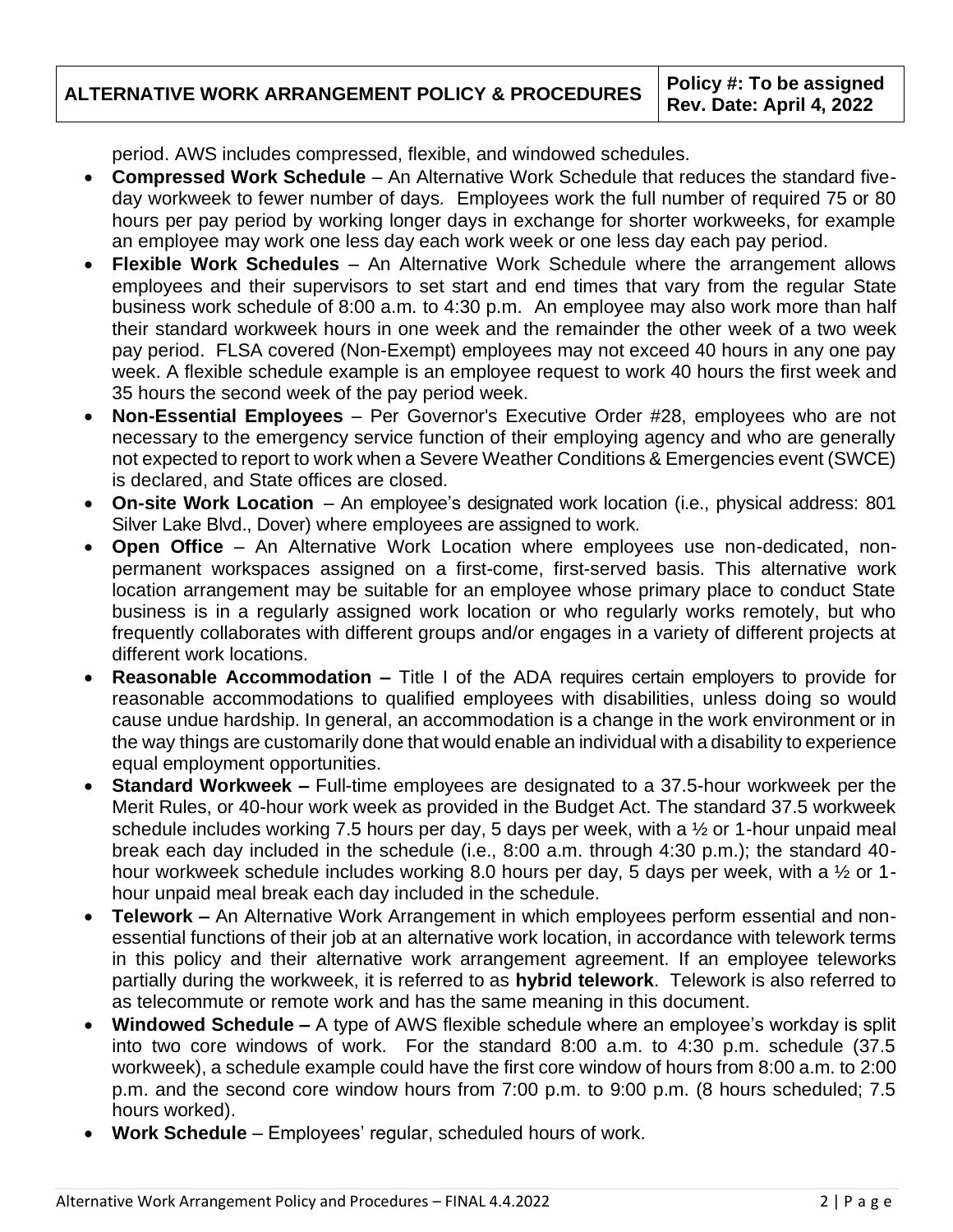# **4. Policy**

### **Provisions for Alternative Work Arrangements (AWA)**

- a. Agencies may provide opportunities for alternative work arrangements within the terms set forth in this policy for specific filled or vacant positions and/or classifications. Certain positions may not be eligible for telework or AWS due to operational needs or the essential duties of the position. The AWA options for existing employees or for new hires require consent of the position's supervisor and the approval of appropriate management.
- b. The State may waive some or all requirements in this policy in the event of unforeseen circumstances, such as a declared state of emergency.
- c. Employees may be required to **temporarily** telework or work from alternative work locations based on non-discriminatory, operational needs of the agency.
- d. Employees must follow all State and agency policies and procedures while on alternative work arrangements.
- e. Employees' compensation, benefits, work status and work responsibilities will not change as a result of participation in alternative work arrangements. The amount of time that employees are expected to work per pay period will not change because of participation in alternative work arrangements.
- f. AWA are options offered at the agency's discretion and are not an employee entitlement or right. Denials of telework or AWS requests or the revoking of an AWA Agreement are not subject to appeal or grievance unless Merit Rule Chapter 2 is invoked. (Exceptions to this term may apply for employees where telework is a condition included in the offer of employment.)
- g. An Alternative Working Arrangement will not adversely affect an employee's eligibility for the telework or AWS privilege and AWA Agreement does not transfer to the employee's advancement or any other employee right or benefit. Supervisors are to be proactive and include all pertinent personnel, whether on an AWS, teleworking or working on-site, in discussions or meetings where that employee would normally be included. Efforts should be made to support collaboration and inclusion of those working off-premises or on an AWS, to assure fair assignment of work, and to provide equal opportunities regardless of an alternative work arrangement. If an employee is promoted or otherwise leaves one State position for another, subsequent position.
- supervisor's approval for any special arrangements to their work schedule, including working h. Work schedules for non-exempt (hourly) employees must comply with the Fair Labor Standards Act (FLSA); 29 *Del. C.* § 5955; and all applicable State Merit Rules. Employees must have their beyond their regularly scheduled hours. Employees working AWS who are covered by the FLSA may not be scheduled to work more than 40 hours in any week unless the employee is on an FLSA-recognized schedule for their profession or workplace (i.e.; a 14-day or 28-day law enforcement work period or an 8 and 80 schedule for residential care and hospitals).
	- Work hours cannot coincide or overlap with any other type of employment.
	- The number of days per week that employees may telecommute is at their agency's discretion based on operational needs.
	- • Meal break periods may not be scheduled for the start or end of an employee's scheduled workday.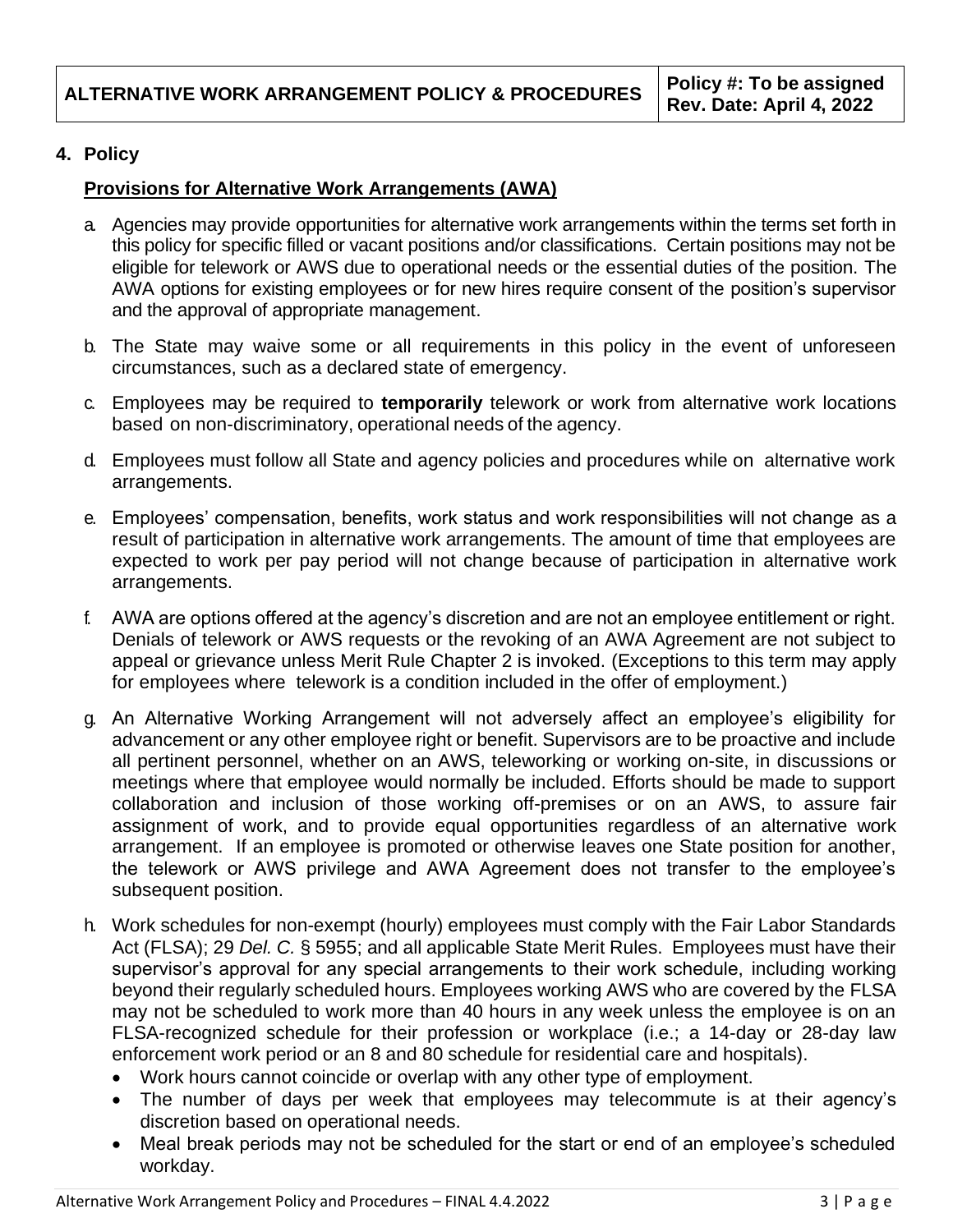- i. Employees may request an initial or may request to continue an AWS when applying for or while teleworking. An AWS, regardless of teleworking status, requires employees assigned to a standard 37.5-hour workweek, to work 75 hours each two-week pay period. Similarly, employees on an AWS assigned to a standard 40-hour workweek, will be required to work 80 hours each two-week pay period.
	- 1. Agencies are prohibited from scheduling employees for regular work hours that would incur overtime.
	- 2. Employees' hours on a Windowed AWS working days must not be scheduled before 6:00 a.m. or after 9:00 p.m.
- performance is determined to be less than "Meets Expectations" in any area, the Alternative j. The supervisor must complete a Performance Plan on employees, including new hires, prior to implementing or approving a request for AWS or Telework or for a continuation of either privilege. Supervisors are to periodically assess the performance of all employees. If employees' Working Arrangement may not be initiated, may be modified, or may be terminated with appropriate notice. In exigent circumstances, exceptions may be approved by the Cabinet Secretary or Agency head or Designee.
- k. If the Alternative Work Arrangement Agreement being modified is based on a reasonable accommodation, an interactive dialogue must occur between the employee and the agency prior to any revisions.
- l. Managers and/or supervisors are to assure that public serving offices have on-site employee coverage on State business days for the hours of 8:00 am to 4:30 pm and/or additional public serving hours. Supervisors must evaluate employees requesting and participating in Alternative Work Arrangements per the Suitability Criteria listed in the Procedures section of this policy.
- m. An employee may not be eligible to participate in telework or an AWS if the employee was subject to official notice of unsatisfactory performance or discipline, including suspension, involuntary demotion, or recommendation for termination, within the last 12 months from the date of the request,
- n. Designated positions approved for telework will require employees to attend training and other business meetings on-site. Supervisors will notify employees of this requirement during the AWA consideration.
- after work hours only unless approval is requested and received by the employee's supervisor o. All personal activities, including child and dependent care, pet care, housework, yardwork, personal errands, etc. should be done during established break times, lunch time, before, or to flex time or leave is approved prior to the activity.
- if approved, renewed annually, and signed by the employee, the employee's supervisor, and the p. All employees approved for an AWS or approved for telework shall enter into a written agreement providing the details of the alternative work arrangement. The agreement shall be reviewed and, Division Director or appropriate agency management each year.
- q. Annual and sick leave will accrue as regular per the employee's position. Leave usage shall be charged based on the approved AWS schedule. Employees are required to request and use applicable annual or sick leave, accumulated compensatory time, if applicable, or other eligible leave, if the employees are unable to work any portion of the telework or AWS day. Floating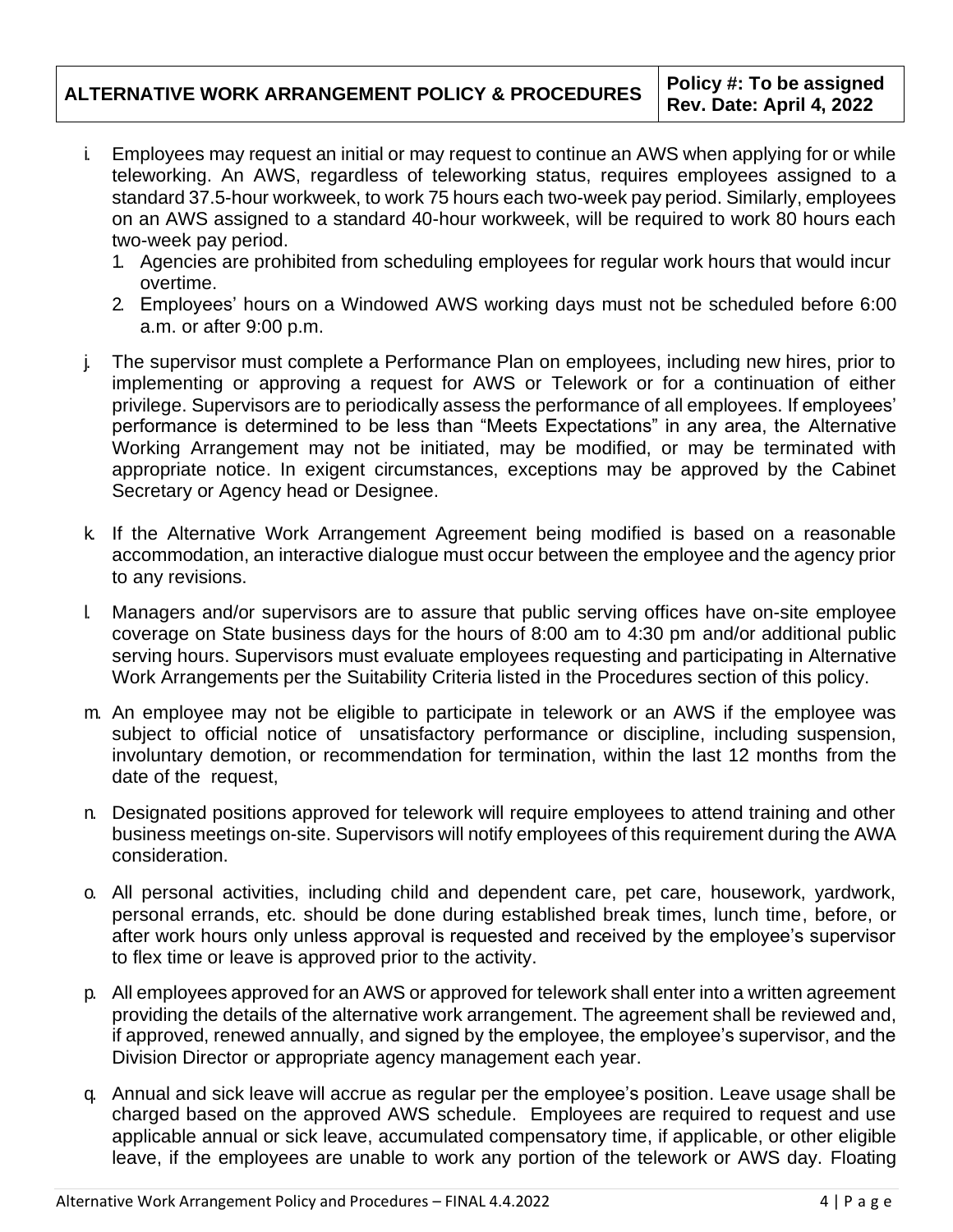holidays, if applicable, may only be used in whole-day or half-day increments based on the agency's practice.

- r. Employees are not to telework if they are on approved leave (i.e., Annual Leave Time, Sick Leave Time, FMLA, etc.)
- s. Supervisors are to assure non-essential employees who are teleworking or on an AWS do not work on a regularly scheduled workday when State offices are closed due to a declared SWCE event.
	- 1. Day(s) off due to a declared SWCE event for non-essential employees will be counted as the amount of time normally worked that day.
	- 2. If an SWCE is declared where State offices are closed on a non-workday or part of a nonworkday for non-essential employees, additional hours, or a day off shall not be granted.
- t. Employees must abide by this Policy and their AWA Agreement. Failure to do so may result in modification or termination of the AWA Agreement, addressing of unsatisfactory performance, and/or administration of discipline up to and including termination*.*
- u. Employees must immediately notify their supervisor if they are not able to comply with any aspect of their alternative work arrangement or provisions of this policy.

### **General Provisions - Telework**

In addition to the Provisions for Alternative Work Arrangements, the following applies to Telework:

- a. Agencies may designate and/or approve positions for teleworking. Telework is offered at the agency's discretion and may be approved full-time or for part of a workweek.
- b. Agencies may designate teleworking or hybrid teleworking as an option for a vacant position and shall post the vacancy with information that the position is authorized to telework. Telework may be a condition of a job offer and acceptance for a new hire employee.
- c. Existing employees shall be eligible to request a teleworking arrangement once an employee has completed their initial probationary period. The privilege of working remotely is for the convenience of the employee and the employee will continue to be subject to tax and withholding based on their assigned on-site work location. Agencies may request approval from their Cabinet Secretary or Agency Head for a probationary employee who, otherwise, meets the criteria to telecommute. (This paragraph applies unless there is an event that requires immediate telework.)
- d. Telework will not be allowed or approved for the convenience of the employer.
- e. Assignment of employees to their on-site location is at the sole discretion of the agency and the position's supervisor and will be based on operational needs. Supervisors may not approve the reassignment of an employee's regularly assigned on-site work location to a different on-site location for any purpose other than operational need.
- f. Generally, employees are responsible for obtaining equipment and services necessary to perform the essential functions of their position and maintain communication from the alternative work location; however, agencies may provide all or a portion of equipment subject to availability and budgetary restrictions. If an emergency requires all employees to telecommute immediately, the supervisor or agency designee will work with the employee to set up equipment and services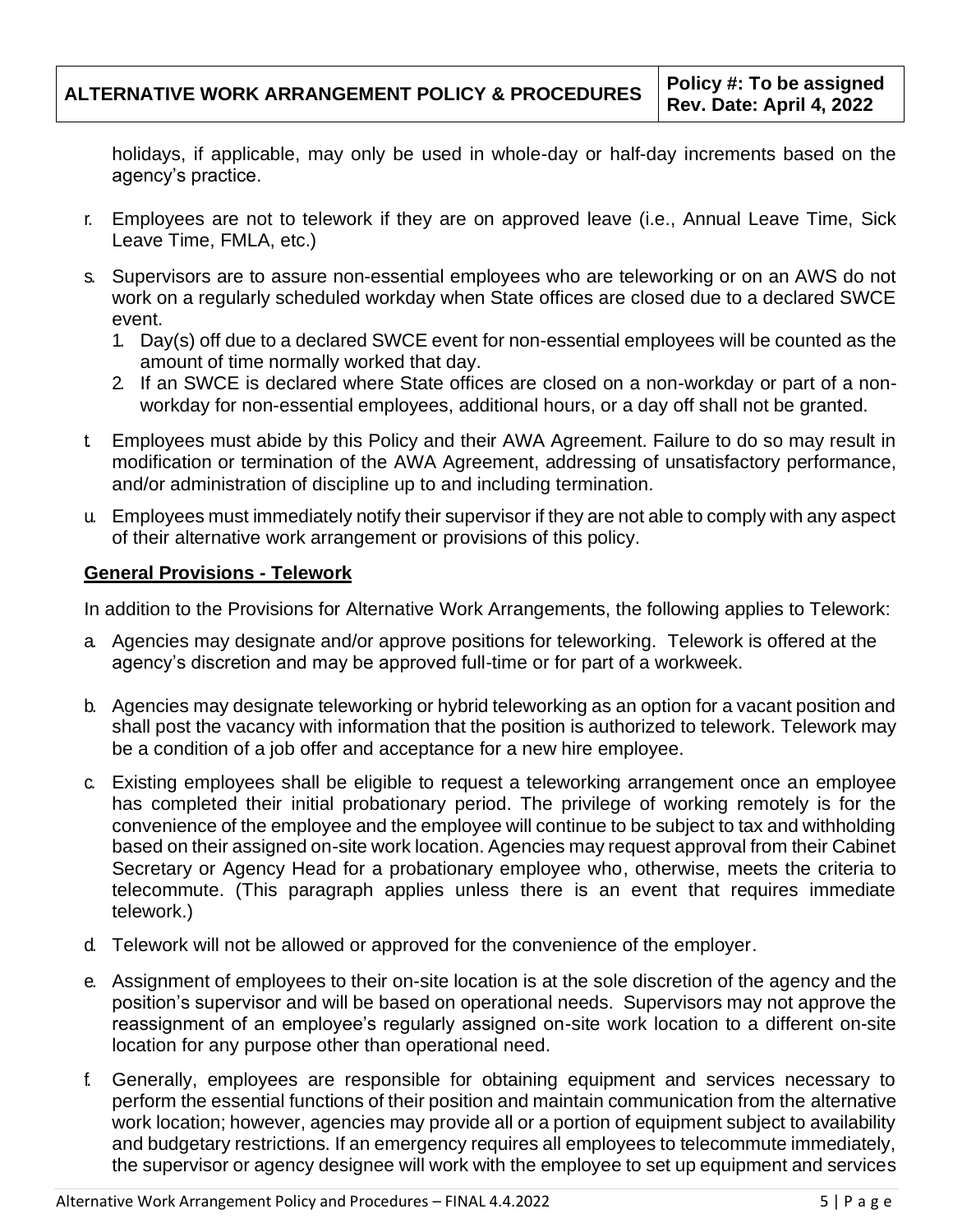| ALTERNATIVE WORK ARRANGEMENT POLICY & PROCEDURES Rev. Date: April 4, 2022 | Policy #: To be assigned |
|---------------------------------------------------------------------------|--------------------------|
|                                                                           |                          |

 to telework. Supervisors should consult the Department of Technology and Information's (DTI's) Remote Workforce Information page for more information: *[https://dti.delaware.gov/state](https://dti.delaware.gov/state-agencies-%20portal/Remote%20Workforce%20Information/)agencies- [portal/Remote%20Workforce%20Information/.](https://dti.delaware.gov/state-agencies-%20portal/Remote%20Workforce%20Information/)* 

- g. Employees must be available during telework hours via phone and email as the employees would if working at their on-site work location. Telework shall include utilizing alternative tools of communication such as, Microsoft Teams or Zoom, for example. Employees will not hold inperson business visits or meetings with professional colleagues, customers, or the public at their residence alternative work location.
- h. The supervisor must assure that employees' performance and productivity are measured equally for employees working at an alternative work location and those employees working at their onsite work location. Specific performance objectives must be set and documented in a current Performance Plan.
- during employees' work hours, employees must request and use available leave time for hours i. Telework is not intended to serve as a substitute for child or adult care. Teleworking employees are expected to have dependent care arrangements in place when working from an alternative work location. If children or adults in need of dependent care are in the alternative work location not worked. If there is an unplanned and temporary circumstance, when dependent care arrangements are not in place, supervisors will exercise discretion in determining whether an employee can accomplish part of their duties and approve leave time for the other portion of the employee's work time. Agencies may allow flexing of regular work hours if doing so does not create an overtime situation.
- j. Documents that are determined to be confidential<sup>1</sup> under the State of Delaware Records Retention Guidelines, should not be removed from the workplace. Any document which is determined to be vital<sup>2</sup> may be removed from the workplace if approved by the agency Records Officer and their Manager in accordance with the Records Retention Guidelines.
- k. If the alternative work location is the employees' residence, employees are responsible for teleworking should be reported to the employees' supervisor and Human Resources representative so that a workers' compensation (WC) claim may be filed on the employees' ensuring their alternative work location is a safe environment. Any injuries that may occur while behalf. The third-party administrator for WC will handle the investigation of the claim on behalf

 determine a record's confidentiality status. Restrictions to public inspection of confidential records may apply to the entire record or to discrete portions of information enclosed in the record. It is the agency's responsibility to identify records <sup>1</sup> Confidential records are records that are not open to the public in order to protect the privacy rights of individuals or the security arrangements of locations, persons, places, and items as defined by law. Federal and State statutes and regulations containing confidential information. Confidential records should always be handled to assure the security of the information within. Agency personnel may have to redact personally protected or confidential information discovered within a record whose series is not listed in the retention schedule as confidential. This information may have been included in the record by accident or because of an exceptional situation. In either case, the information must be redacted prior to servicing the record to requestors without the proper clearance and need to know.

<sup>&</sup>lt;sup>2</sup> Vital Records are those records that are required to assure that an agency is able to function during an emergency, disaster, and recovery operations. Furthermore, they are records that are crucial to protecting the legal and financial rights and interests of an agency and of the individuals directly affected by its activities. The agency is responsible for identifying which of their records are vital. The primary protection method for vital records is through duplication and dispersal. These records should be identified in record backup plans, contingency plans, or migration strategies (electronic records) to assure measures are in place to safeguard these records (e.g., COOP).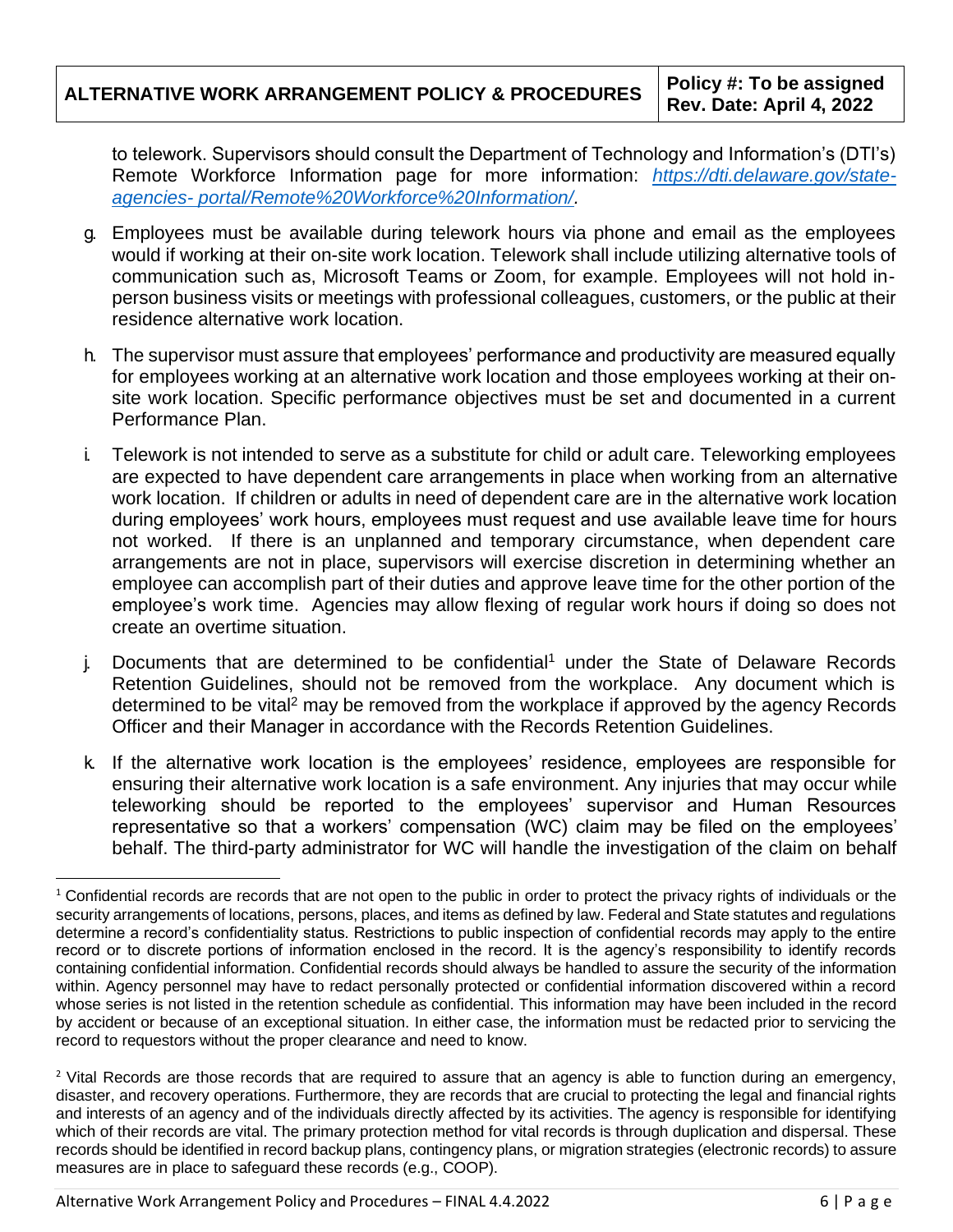of the State and decide as to whether the claim is compensable under the workers' compensation statute.

- l. Incremental home utility costs associated with working from home will not be paid by the agency. Costs associated with the copying of work-related materials, express mail, including printer ink and paper, etc., are the responsibility of employees. Employees may go to their on-site location to use a copier, shredder, and other office equipment. Agencies may allow employees to obtain general office supplies such as paper, pens, etc. from their workplace for their state work only.
- m. The State of Delaware will continue to withhold payroll taxes based on the employee's assigned on-site work location. Telecommuters are encouraged to seek professional advice regarding any tax implications associated with working from home.
- n. Employees who were already receiving a reasonable accommodation prior to moving from their on-site work location to an alternative work location may be entitled to additional or modified accommodation if it does not cause the agency undue hardship. Since each reasonable accommodation request is to be considered on a case-by-case basis, the agency is to engage in an interactive dialogue with employees whether the same or a different disability is the basis for this new request and why an additional or modified accommodation is needed. The equipment that may be needed to enable employees to telework will depend on the specific facts of the situation associated with the accommodation request.
- o. Supervisors and employees are to adhere to any state licensure requirements specific to a classification while teleworking. For example, if an employee needs, and the agency can provide, on-site supervised social work hours for licensing.
- p. The telework arrangement is not intended to permanently replace employees' on-site work location unless it was a condition of employment with the job offer for that position to that employee.
- employee with two (2) weeks' written notice and justification. Non-temporary revisions to an q. Any telecommuting arrangement may be discontinued at the request of the Agency or the approved telework agreement must be documented in a new or revised fully executed AWA agreement.
- r. If employees terminate employment at the agency, the agency and employees must immediately disable and remove any software or hardware that the agency has provided; complete a checklist to assure all State equipment is returned; and submit documentation to appropriate personnel. Employees are responsible for returning all equipment, including but not limited to, computers/laptops, monitors, cell phones.

# **Security and Data Integrity - Telework**

- a. Employees must comply with all State and agency procedures to assure that security measures are in place to protect equipment and data from physical damage, theft, loss, or access by unauthorized individuals.
- b. Employees must protect information from modification, destruction, or inappropriate release. This includes protection from family members or other individuals who may have access to the employees' equipment at the alternative work location. All data containing employees identifying information must be sent encrypted.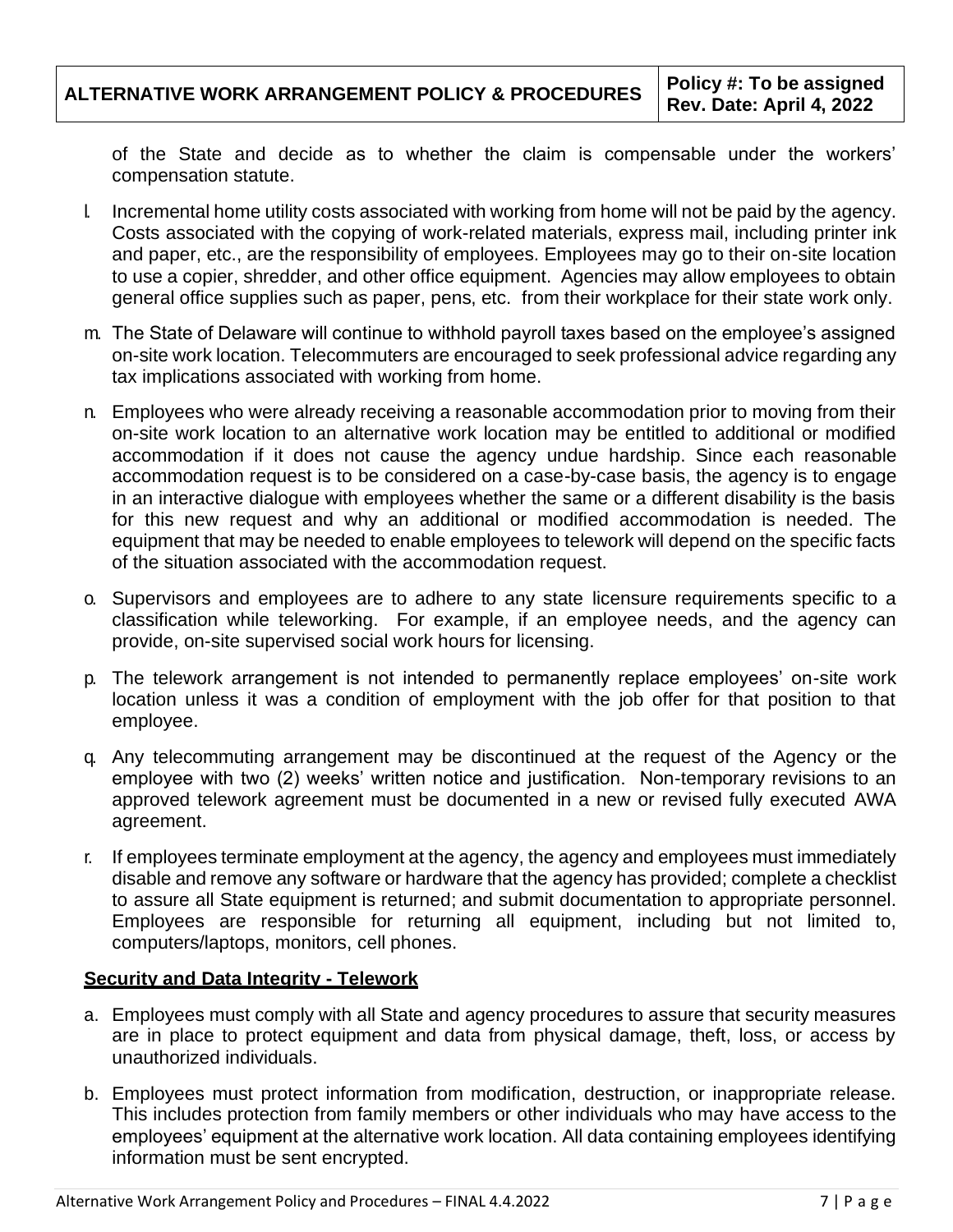- c. Access to sensitive documents, data, records, etc., at the alternative work location must comply with the State's [Acceptable Use Policy.](https://webfiles.dti.delaware.gov/pdfs/pp/AcceptableUsePolicy.pdf)
- theft, or destruction of equipment in the employees' alternative work location. Liability is the sole d. The State will not incur any liability or assume any costs resulting from the use, misuse, loss, responsibility of the employees. Exceptions to this term may apply.
- found e. Employees must access the State network according to DTI standards and policies via Virtual Private Network (VPN) or authorized connection from the alternative work location. More information is found on DTI's Remote Workforce Information web page[:](https://dti.delaware.gov/state-agencies-portal/Remote%20Workforce%20Information/) [https://dti.delaware.gov/state-agencies-portal/Remote%20Workforce%20Information/.](https://dti.delaware.gov/state-agencies-portal/Remote%20Workforce%20Information/)
- f. It is a requirement that the alternative work location has an adequate connection and phone to broadband internet to assure performance standards are being met to telework, as determined by DTI.
- g. It is the employees' responsibility to assure their personal phone number is protected or blocked when used while teleworking.
- h. The State reserves the right to monitor and log, without notice, all telework activity, including email and cell phone usage. Employees that are teleworking should have no expectation of privacy in the use of State-related resources or business. (See State's [Acceptable Use Policy.](https://webfiles.dti.delaware.gov/pdfs/pp/AcceptableUsePolicy.pdf))

### **General Provisions – Alternative Work Schedules (AWS)**

In addition to the Provisions for Alternative Work Arrangements, the following applies to AWS:

- a. Employees shall be eligible to request an Alternative Work Schedule once a successful initial probationary period is completed. The privilege of working an AWS is for the convenience of the employee. Agencies may request approval from their Cabinet Secretary or Agency Head for a probationary employee who meets the eligibility criteria for an AWS.
- b. An AWS does not entitle the requesting eligible employee to shift differential. Merit Rule 4.15.1 states shift differential is pay for working inconvenient hours and schedules authorized at the agency's discretion. Shift differential is not authorized for flexible or compressed schedules established at the request of, and for the convenience of, employees even if the requirements of 4.15.2 are met.
- c. If an employee is covered by a negotiated collective bargaining agreement, work schedule provisions in that agreement may take precedent over this policy if there is a conflict between those provisions and this policy.
- employee shall have the right to return to the standard work schedule with two (2) weeks' notice d. The agency may require the employee to return to the standard workweek schedule if the needs of the agency require it or for other work-related reasons such as, employee performance, misconduct, attendance issues, or other valid justification, with two (2) weeks' notice. The and valid justification. Non-temporary revisions to an AWS arrangement must be documented in a revised fully executed AWA agreement.
- e. Management reserves the right to temporarily revert an employee's AWS to a standard workweek or to a special flexible schedule in order to accommodate holiday weeks, training, attendance at conferences or other special events with two (2) weeks' notices.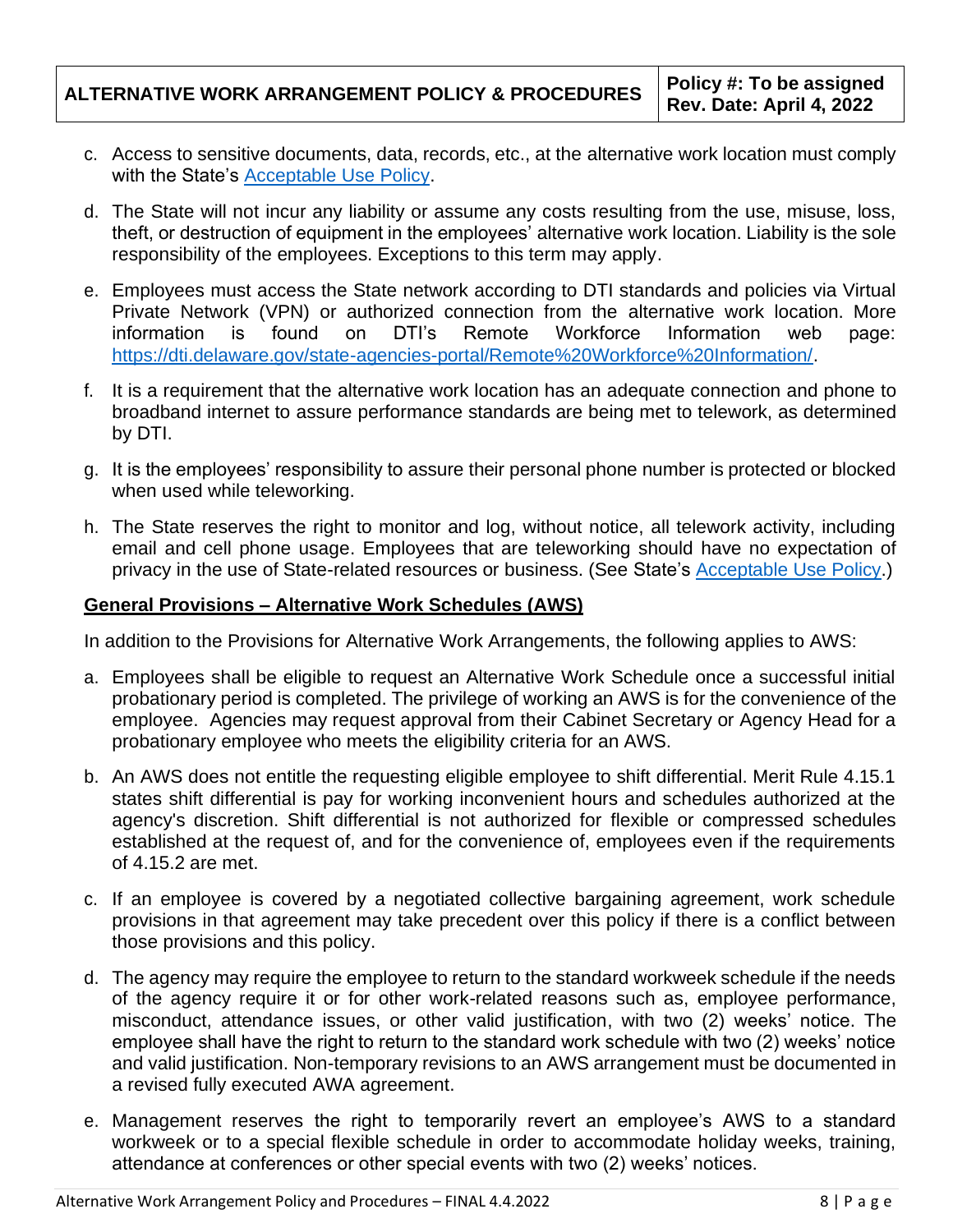- employee's AWS will automatically revert to a standard workweek schedule for the duration of f. If an employee on AWS is on approved full-time leave for a period of more than two weeks, the time the employee is not working.
- g. If an approved state holiday falls on a day that a regular full-time employee on an AWS is scheduled for more than 7.5 hours (or 8.0 hours for a 40-hour employee), the employee may:
	- 1. Account for additional time required through use of annual leave or compensatory time in order to complete 75 hours (or 80 hours) in a pay period; or
	- 2. Complete the required hours by working additional time within the same workweek, with the approval of the employee's supervisor.
- h. If an approved state holiday falls on a day that a regular full-time employee on an AWS is not scheduled to work, the employee may:
	- 1. Revert to a 5-day, 7.5 hour or 8.0-hour workweek for the full pay period in which the holiday falls; or
	- 2. Schedule an alternative day off within the same workweek as the holiday (i.e., flex the holiday); or
	- 3. Allow the employee to request compensatory time for hours over 37.5 (or 40.00) if options 1 or 2 are not operationally feasible, the agency is able to absorb the increased cost, and the agency approves this option.
- i. The supervisor must assure that employees' performance and productivity are measured equally for employees working an AWS, whether at their on-site work location or an alternative location. Specific performance objectives must be set and documented in a current Performance Plan.
- j. The AWS is not intended to permanently replace employees' assigned work schedule.

# **5. Procedures**

# **a. Determining Suitability for Remote Work**

To assist managers in determining which positions and/or employees may be best suited for remote work, the following should be considered:

- 1) Position Eligibility Telework
	- The position has minimal face-to-face communication with customers/citizens. This consideration extends to in-person interactions at state facilities or other work sites where state employees must interact with customers such as daycare providers; family homes; parks; etc.
	- The impact on ability to provide quality customer service.
	- The required tools and technology can be made available at an alternative location with minimal difficulty or cost.
	- Security requirements can be met at an alternative location with minimal difficulty or cost.
	- The position has job tasks and work responsibilities and activities with measurable objectives.
	- The position frequently requires access to hard copy files from on-site location that are not available electronically.
	- The position handles secure material frequently with restricted access.
	- The utilization of office space.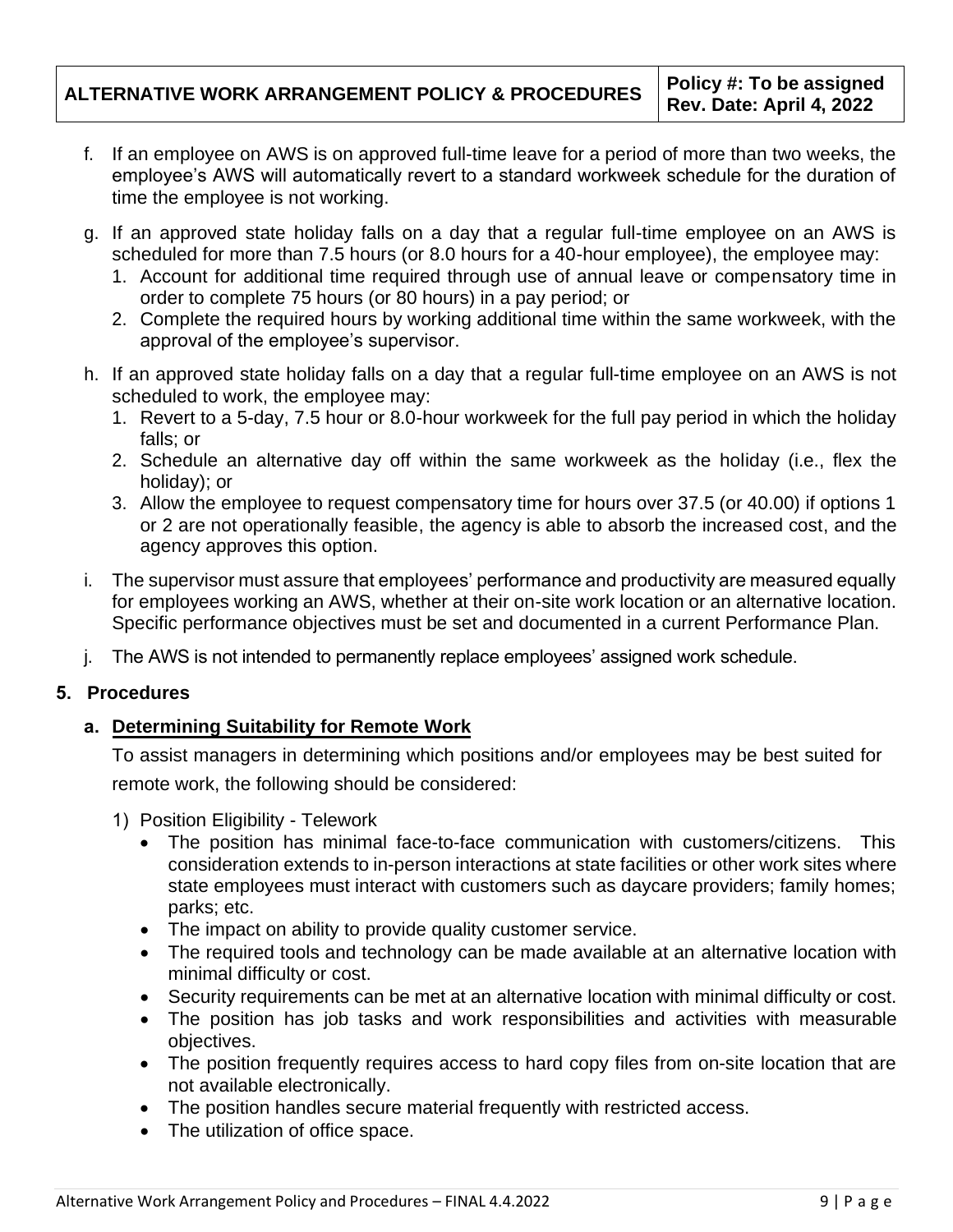- 2) Employee Eligibility -Telework
	- The employee is experienced and/or properly trained to work independently.
	- The employee meets or exceeds performance standards for their position.
	- The employee is self-directed to complete their work.
	- The employee can successfully participate as part of a work team remotely.
	- The employee can manage other employees remotely.
	- The supervisor has developed a Performance Plan and documented employee's satisfactory performance.
	- The supervisor has developed a Performance Plan for the telework arrangement for the new hire as part of employment offer.
	- The employee has not been subject to official notice of unsatisfactory performance or discipline, including suspension, involuntary demotion, or recommendation for termination, within the last 12 months.
	- employee's ability to perform the duties from an alternative location (reliability, quality • The supervisor does not have non-discriminatory documented concerns about the control, etc.).

# **b. Determining Suitability for an Alternative Working Schedule**

To assist managers in determining which positions and/or employees may be best suited for AWS, the following should be considered:

- 1) Position Eligibility AWS
	- The position requires daily, or on a defined consistent basis, work activities that cannot be performed on an alternative work schedule.
	- The impact, if any, on ability to provide quality customer service.
- 2) Employee Eligibility AWS
	- The employee meets or exceeds performance standards for their position.
	- The supervisor has developed a Performance Plan and documented employee's satisfactory performance.
	- The employee has not been subject to official notice of unsatisfactory performance or discipline, including suspension, involuntary demotion, or recommendation for termination in the last 12 months from the date of the request.

# **c. AWA Agreement**

If an agency approves an Alternative Working Arrangement for an employee, the agency shall require a written agreement between the employee and the agency that describes the terms of the alternative work arrangement annually. An AWA Agreement is to be acknowledged (signed) by employees, supervisors, and division directors or appropriate agency management to proceed with telework and/or an AWS.

- 1) Eligible employees must request Telework or an Alternative Work Schedule, or both, by filling out the AWA Agreement Form.
- 2) Eligible candidate or newly hired employee is to request AWA by filling out the AWA Form.
- 3) Current employee submits completed Agreement Form to their Manager/Supervisor. Newly hired employee submits completed Agreement Form to their Hiring manager.
- 4) The Manager/Supervisor is responsible for ensuring that the employee's position meets the eligibility for Telework or AWS, or both, and the office has on-site coverage on State business days and hours of 8:00 am to 4:30 pm.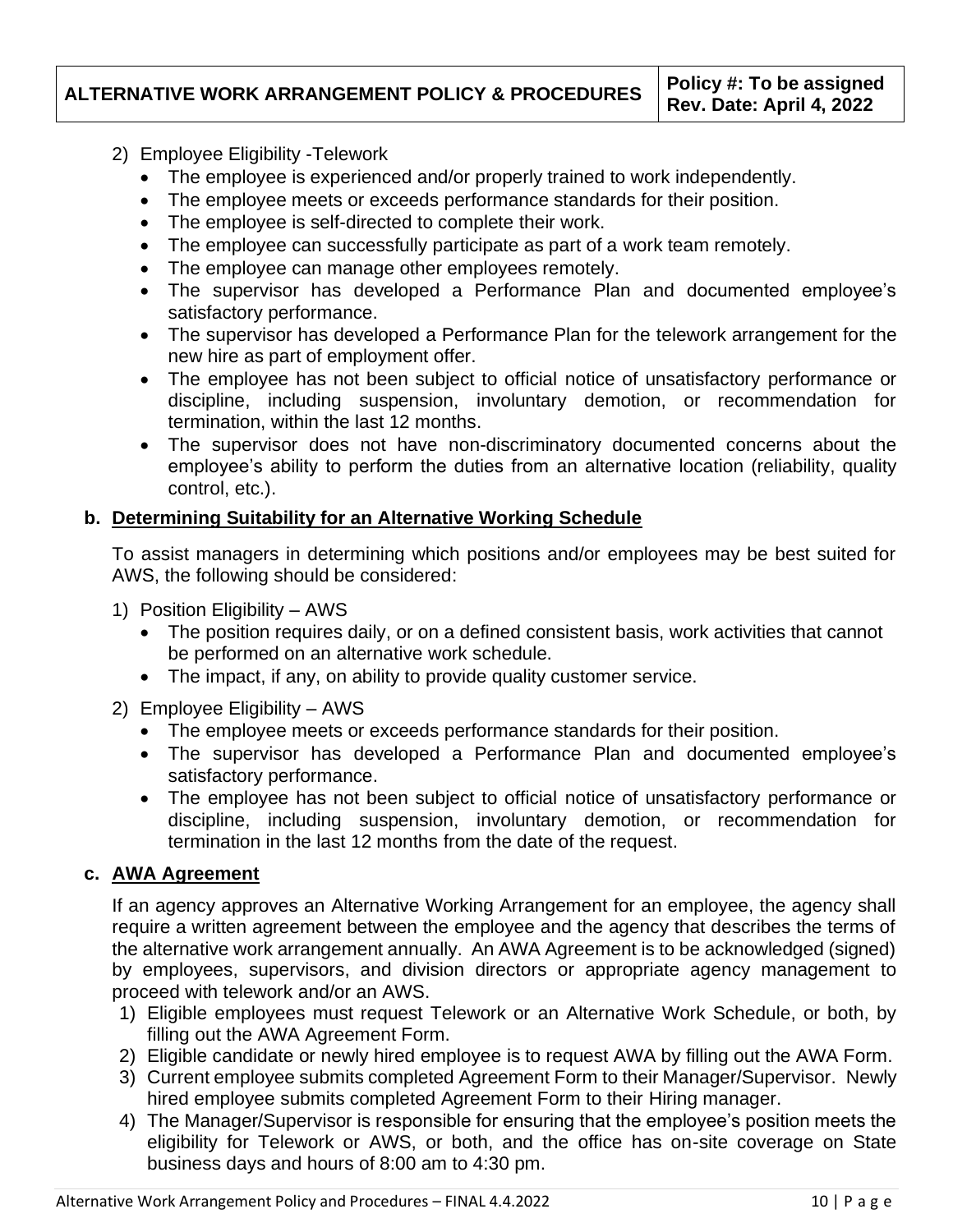- 5) The Manager/Supervisor will consult with their Human Resources (HR) representative to determine if a requested alternative work schedule already exists or if creation is needed in the agency's timekeeping system.
- 6) The Manager/Supervisor will forward the Agreement Form to the Division Director or Agency Head or Designee for final determination and return to the Manager/Supervisor. (If the request is for a vacant position, the determination will be done prior to posting.)
- 7) The Manager/Supervisor will provide a copy of the Agreement Form to the agency's HR representative and to the employee.
- 8) A denial or revocation of an AWA must be documented on the Agreement Form with appropriate justification.
- 9) Changes to an approved AWA shall not be made without executing a new Agreement Form.
- 10) AWA Agreements shall be reviewed annually, and if approved, renewed.

# **d. Employees' Responsibilities for AWA:**

Employees requesting to Telework or an AWS must meet Suitability criteria that apply for each alternative work arrangement or both and continue to meet criteria outlined below:

- 1) Be willing to sign and abide by the AWA Policy with an understanding that telework, and AWS are privileges that can be terminated.
- 2) Maintain established performance standards.
- 3) Demonstrate the ability to work independently with minimal supervision and receive adequate feedback.
- 4) Assure that the approved alternative work location is appropriate and provides the work environment, connectivity, technology, resource access, and security authority consistent with the work in which the employees are engaged.
- 5) Procure and maintain internet services appropriate to the work effort at their own expense.
- 6) Maintain flexibility and responsiveness to the needs of the supervisor, work team, and department through communication and collaboration.
- 7) Documents telework and/or AWS time in accordance with established attendance policies including requesting and obtaining approval for leave, overtime, or any changes to employees' work schedule.
- 8) Non-exempt (hourly) employees are required to record all hours worked.
- 9) Comply with all State and Agency policies and practices.
- 10) Maintain effective communication with supervisors and other employees with whom communication is essential for successfully implementing the arrangement, including being on camera as required by supervisors; and forward office number to residence or cellphone when working remotely.
- 11) Request an AWA Agreement annually from the start date of the Agreement or in conjunction with performance planning.
- 12) Be considerate of employees sharing workspace and maintaining a clean workspace at all times.
- 13) Properly maintain, protect, and dispose of confidential information and follow data security procedures at all times.
- 14) Use shared workspace only so long as needed.
- 15) Maintain a high level of customer service.
- 16) Upon termination of employment with the agency, employees are responsible for returning all State-owned assets to their supervisor.
- 17) Employees are to continue to follow agency attire requirements as appropriate dress code is required even when teleworking.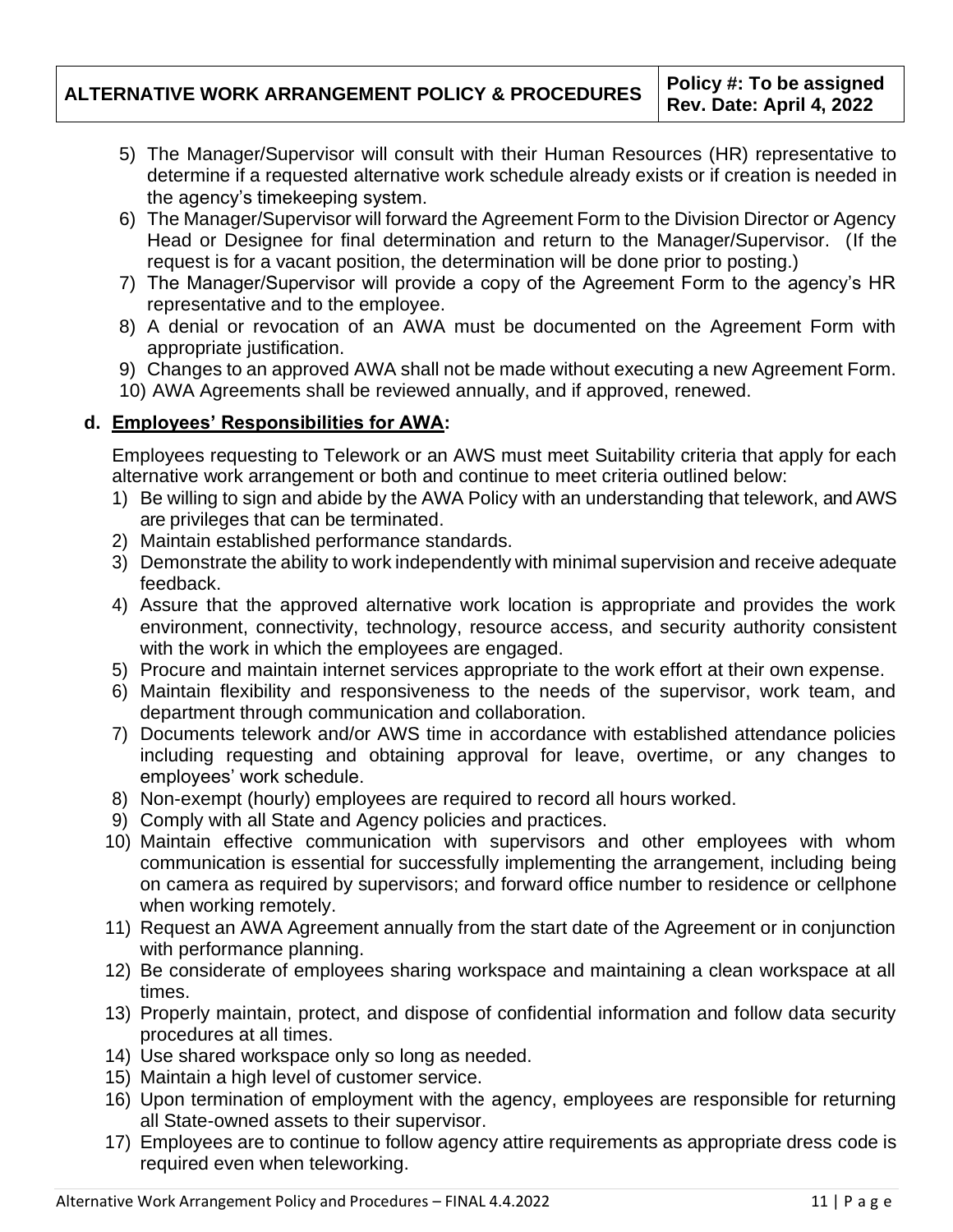- 18) Employees are to assure they have all materials necessary to complete their work and not rely on on-site co-workers.
- 19) Employees are not to remove any confidential files and may remove vital files only following agency sign-out procedures.
- 20) Employees must immediately notify their supervisor if they are not able to comply with any aspect of their alternative work arrangement or provisions of this policy.

# **e. Agency Responsibilities:**

Supervisors of employees utilizing remote work or AWS have certain responsibilities which include, but are not limited to, the following:

- 1) Clearly define and set forth the employee's responsibilities.
- 2) Provide eligible candidate AWA Agreement Form for completion during the job offer discussion.
- 3) For approved telework requests and in consultation with DTI, determine the equipment necessary for telework including appropriate technology services, access to State IT infrastructure and any equipment/software required for the alternative work location. At the agency's discretion, employees may be responsible for any licensing costs incurred for the installation of required software at their alternative work location.
- 4) Assure that quality customer service is not adversely affected by teleworking or AWS.
- 5) Maintain effective communications with teleworking and AWS employees, including training and mentoring, on a regular basis.
- 6) The supervisor must complete a Performance Plan on employees, including new hires, prior to implementing or approving a request for AWS or telework or the continuation of each privilege.
- 7) Supervisors are to periodically assess performance of all employees and annually for the continuation of an AWA.
- 8) Maintain responsibility and accountability for treating all on-site and teleworking employees similarly in acts involving managerial discretion, including but not limited to distribution of assignments among employees in the work unit, use of appropriate tracking and communication tools, performance management, both informal and formal feedback, performance coaching, learning and development opportunities, reassignment, promotions, retention, and discipline.
- *9)* Respond to an employee's accommodation request per ADA policy requirements.
- 10) Review and approve, if appropriate, the employee's AWA Agreement annually.
- and the Agency's Human Resources section. 11) The supervisor must maintain original AWA Agreements and provide a copy to the employee
- 12) The supervisor will maintain and enforce this policy and the AWA Agreement in accordance with the State's Merit Rules and any other relevant documents.
- 13) Upon termination of an employee's employment with the agency, the supervisor is responsible for ensuring the employee returned all State-owned assets and that the assets are returned to the agency.

# **6. Exclusions or Exceptions**

• Positions and employees that do not meet criteria evaluated under Suitability as outlined in this policy.